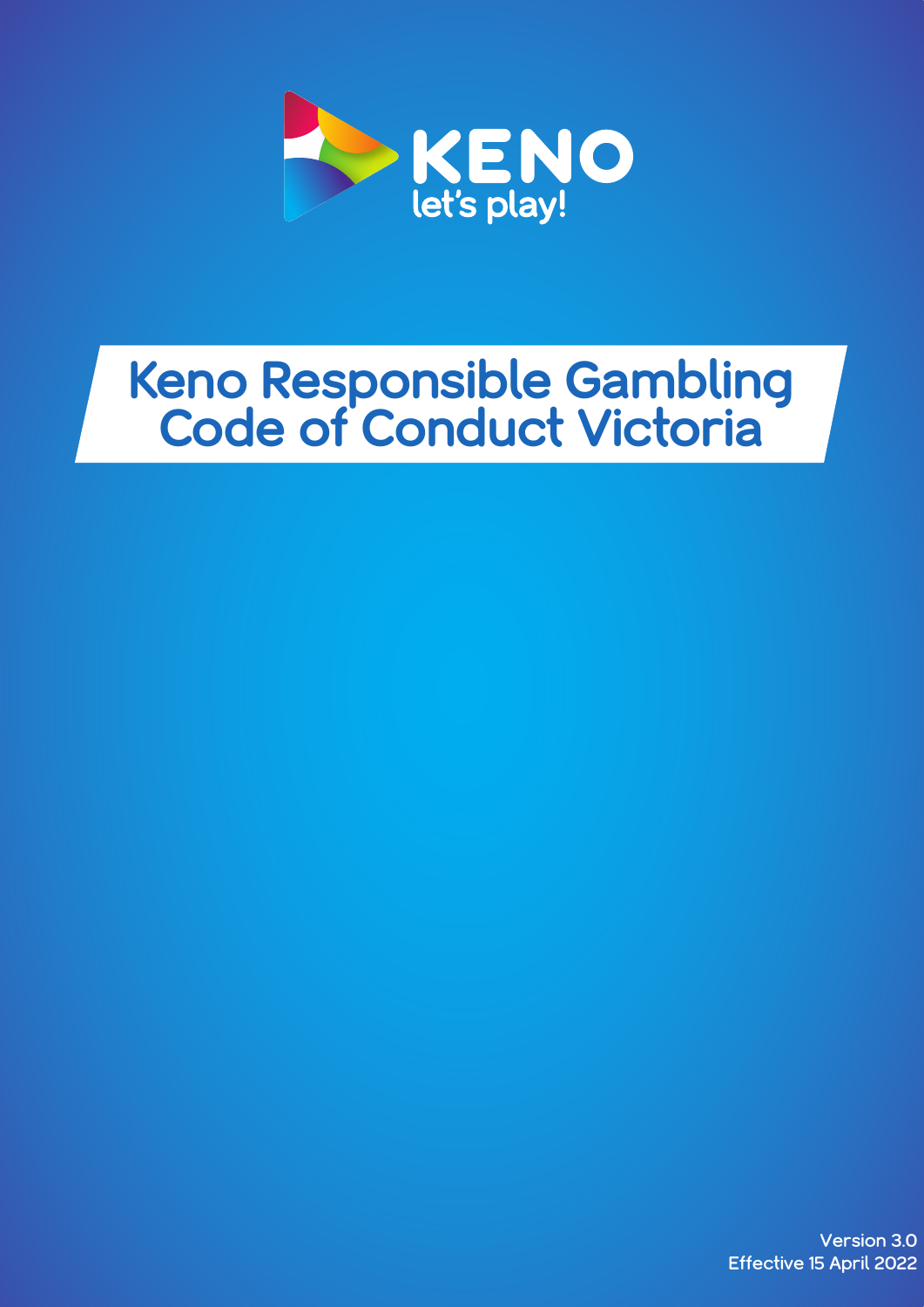# TABLE OF CONTENTS

|     | KENO (VIC)'s Responsible Gambling Mission Statement  | $\ldots \ldots \ldots 5$ |
|-----|------------------------------------------------------|--------------------------|
|     |                                                      |                          |
| 1.  |                                                      |                          |
| 2.  |                                                      |                          |
| 3.  |                                                      |                          |
| 4.  |                                                      |                          |
| 5.  |                                                      |                          |
| 6.  |                                                      |                          |
|     |                                                      |                          |
| 7.  |                                                      |                          |
| 8.  |                                                      |                          |
| 9.  |                                                      |                          |
| 10. |                                                      |                          |
| 11. |                                                      |                          |
| 12. |                                                      |                          |
| 13. |                                                      |                          |
|     | PROVIDING OUR CUSTOMERS WITH INFORMATION AND SUPPORT |                          |
| 14. |                                                      |                          |
| 15. |                                                      |                          |
| 16. |                                                      |                          |
| 17. |                                                      |                          |
| 18. |                                                      |                          |
| 19. |                                                      |                          |
| 20. |                                                      |                          |
| 21. |                                                      |                          |
|     |                                                      |                          |
| 22. |                                                      |                          |
| 23. |                                                      |                          |
| 24. |                                                      |                          |
| 25. |                                                      |                          |
| 26. |                                                      |                          |
| 27. |                                                      |                          |
| 28. |                                                      |                          |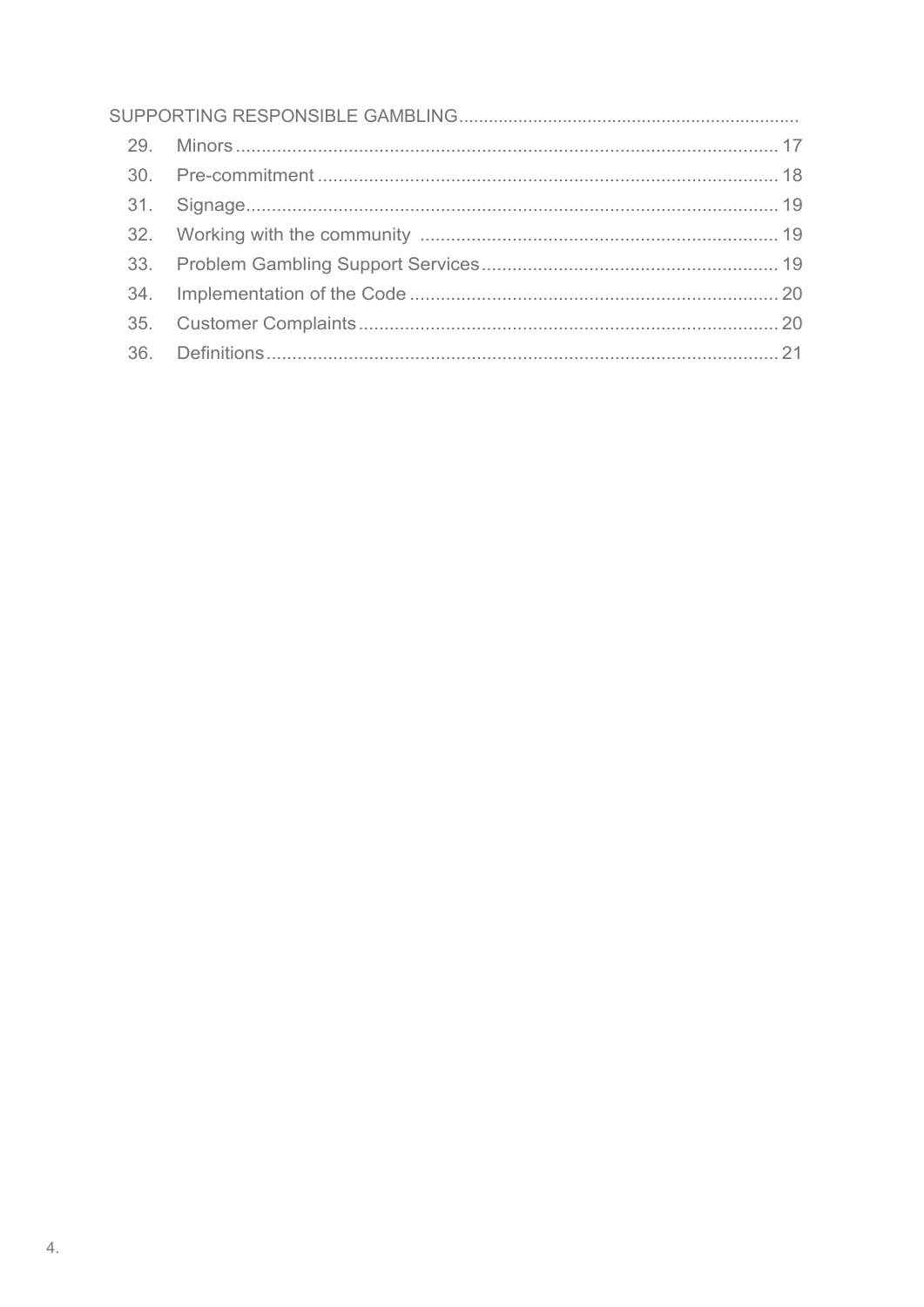# KENO (VIC)'s Responsible Gambling Mission Statement

**Keno (Vic) Pty Ltd (KENO (VIC) believes industry, government and the community have a shared responsibility to help prevent the development of gambling related problems, and to ensure that problem gambling support services are available for individuals who may require assistance.**

KENO (VIC) has been issued a licence to conduct its Approved Keno Games (**Keno**) in the State of Victoria. KENO (VIC) along with its authorised Keno agents, accredited in accordance with section 6A.2.4 of the Gambling Regulation Act Vic (2003) (each, an **Agent**), is subject to this Responsible Gambling Code of Practice (the **Code**).

Keno is generally viewed as a fun, social game. For most people, gambling is a pleasurable leisure activity and an enjoyable form of entertainment. However, KENO (VIC) is conscious at all times of ensuring that Keno is conducted consistently with our commitment to responsible gambling.

As a result, KENO (VIC) has developed this Code which outlines practices adopted by us and acts as a guide for the responsible service delivery and our commitment that the community can expect from us and our retail network of Venues. KENO (VIC)'s Responsible Gambling message, containing information regarding accessibility of the Code, will be displayed where it is clearly visible to customers.

The Code reflects KENO (VIC)'s commitment to our customers. We welcome feedback on our ongoing commitment to our responsible gambling initiatives.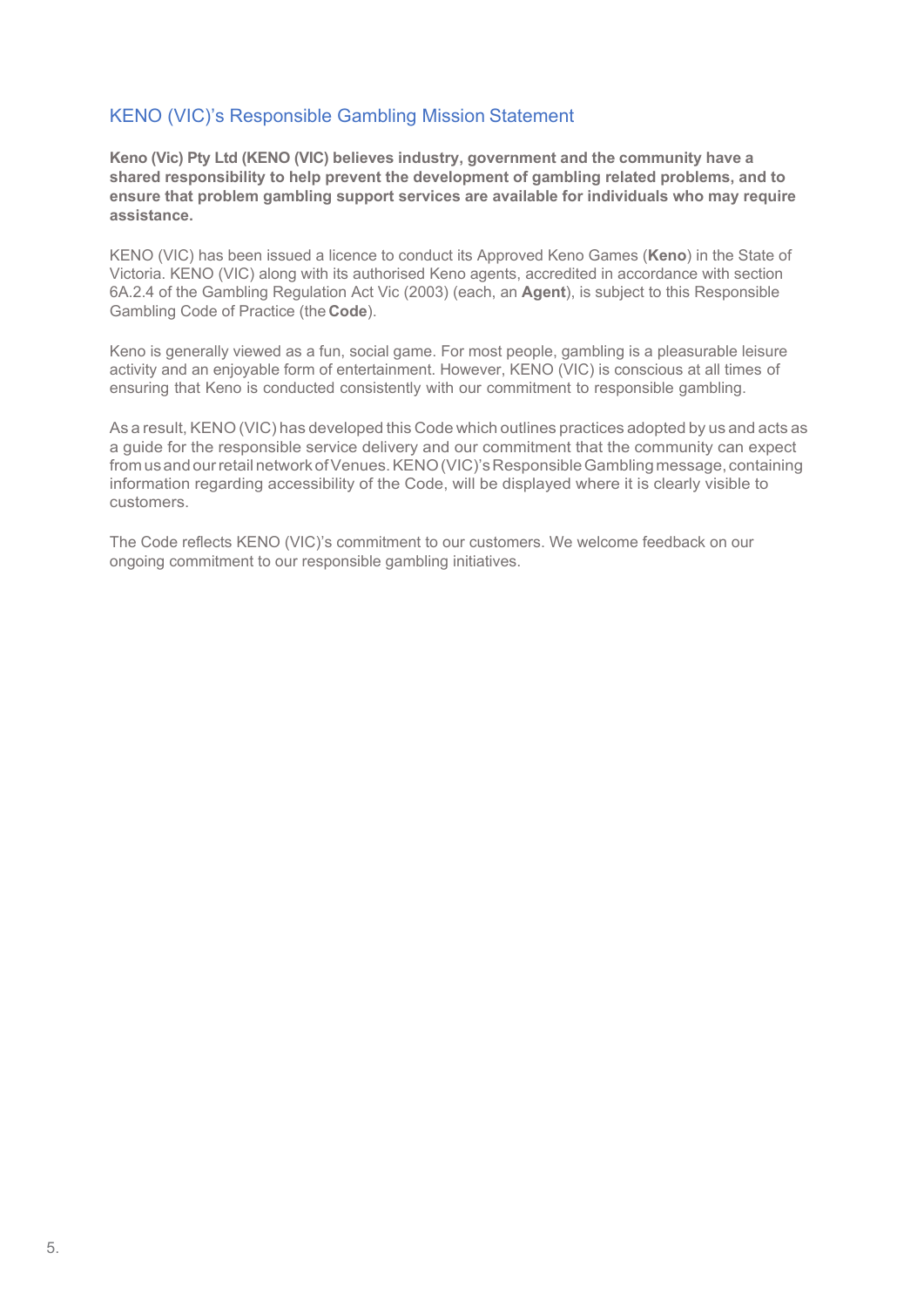# KENO (VIC) Responsible Gambling Code of Conduct

#### **1. Our commitment to Responsible Gambling**

Keno is offered at the premises of KENO (VIC) agents being a network of agencies, licensed hotels, and clubs (each a **Venue**) as well as via the internet.

The Code reflects KENO (VIC)'s commitment to delivering Keno with the highest levels of integrity and corporate and social responsibility and in accordance with Victorian legislation.

KENO (VIC)is committed to providing the highest standards of customer care and responsible gambling.The Code illustrates how we demonstrate this commitment.

The Code is designed to:

- ensure that playing Keno remains a socially responsible, fun and entertaining experience, minimising the potential for negative impacts of gambling on customers, their families and the wider community;
- set standards and requirements to assist in the responsible delivery of Keno across our operations, our retail network and our digital channels;
- reflect our underlying values, and our commitment to responsible business practices, community support and minimising potential harm associated with playing Keno;
- align with the Victorian Responsible Gambling Ministerial directions;
- provide information to our customers that enables them to make informed decisions about their gambling;
- provide our customers who have an acknowledged gambling problem with access to voluntary self-exclusion from Keno online and facilitate their access to appropriate support agencies and information; and
- promote a shared understanding between individuals, communities, the gambling industry, regulators and government, of responsible gambling practices and the rights and responsibilities of all stakeholders in accordance with those practices.

A copy of the Code must be provided to the Victorian, Gambling and Casino Control Commission (**VGCCC**).

## **2. Objective of the Code**

KENO (VIC) respects the rights of our customers to enjoy our products and services. Customers must take responsibility for their own conduct, but KENO (VIC) also acknowledges our own responsibility to our customers to provide them with appropriate information that may assist them to manage their gambling, if they require this support.

The primary objective of the Code is to ensure a standard framework is in place across the KENO (VIC) network that ensures:

- customersmakeinformeddecisionsaboutgambling;
- where customers require assistance, that KENO (VIC) may facilitate their access to gambling help services;
- the maintenance of meaningfulrelationships with our stakeholders in order to enhance our understanding of problem gambling with community groups, governments, problem gambling counsellors, our employees and industry groups; and
- customer care principles are in place to empower customers to make informed, selfaware decisions to minimise gambling-relatedharm.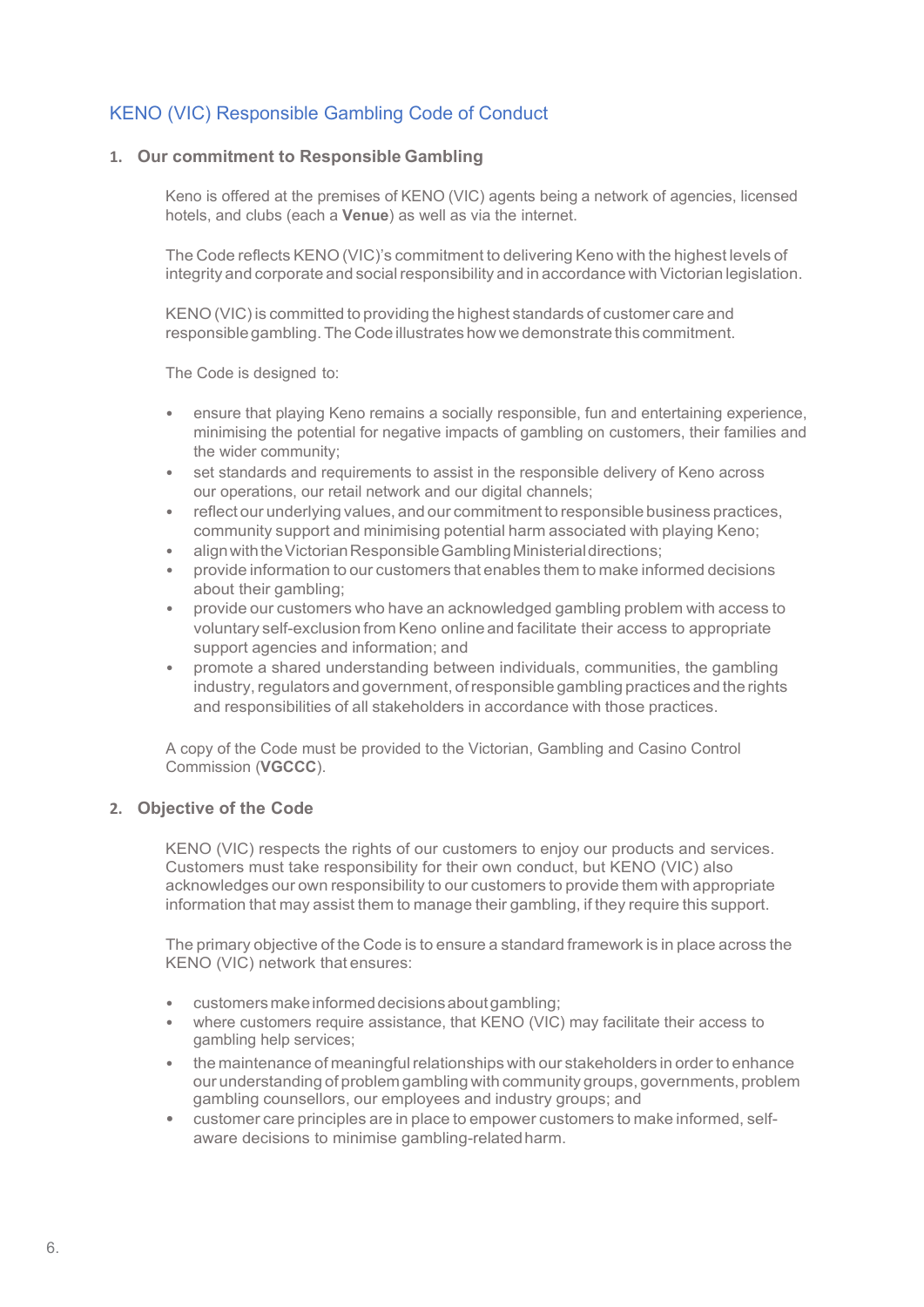# **3. Scope of the Code**

The Code includes:

- our commitments to our customers in relation to responsible gambling;
- an overview of the information and resources (as amended from time to time) we make available to inform our customers about our products, responsible gambling and problem gambling counselling services;
- what we do to implement the responsible delivery of gambling across our retail network and though our interactive channel, in accordance with our commitment to the highest standards of customer care;
- how we support our customers in seeking assistance for a gambling-related problem; and
- how the Code is administered.

# **4. Application of the Code**

The Code applies to:

- KENO (VIC) and our employees;
- our retail network and all people employed by Agents in that network, including in Venues; and
- Keno gambling services or products that we provide, including those provided through electronic facilities, within Victoria.

From time to time, we may revise the Code. A copy of the updated version of the Code is provided to the VGCCC before its release. Following provision, the updated version of the Code will be available in our retail network, on our website (keno.com.au) (our **Website**), on our Keno App (our **App**) and on the VGCCC website (vgccc.vic.gov.au). We will inform our customers when we update the Code via our Website.

This Code is not relevant to the provision of keno by any other suppliers in Victoria.

# **5. Compliance with laws and other industryregulations**

KENO (VIC) will comply with all relevant laws within Victoria relating to the provision of our Keno products and services, including those relating to:

- industry responsible gambling codes of conduct and/or practices;<br>• anvone under the age of 18 years (**Minors**);
- anyone under the age of 18 years (**Minors**);
- the provision of credit for the purpose of gambling;
- the KENO (VIC) Keno Rules;
- requirements of Venues;
- the service of alcohol in conjunction with gambling;
- advertising and promotions; and
- privacy.

# **6. Conflict with legislation and the Code**

Where there is any conflict between the Code and any Commonwealth or State legislation or regulation, the higher standard will apply.

Furthermore, the Code is to be applied in conjunction with, and as deemed necessary, will be in addition to any other applicable industry responsible gambling codes of conduct and/or practices we adopt within Victoria.

Throughout the Code, we make commitments to our customers. The nature of our business means that we rely on people employed in our retail network at Venues to fulfil such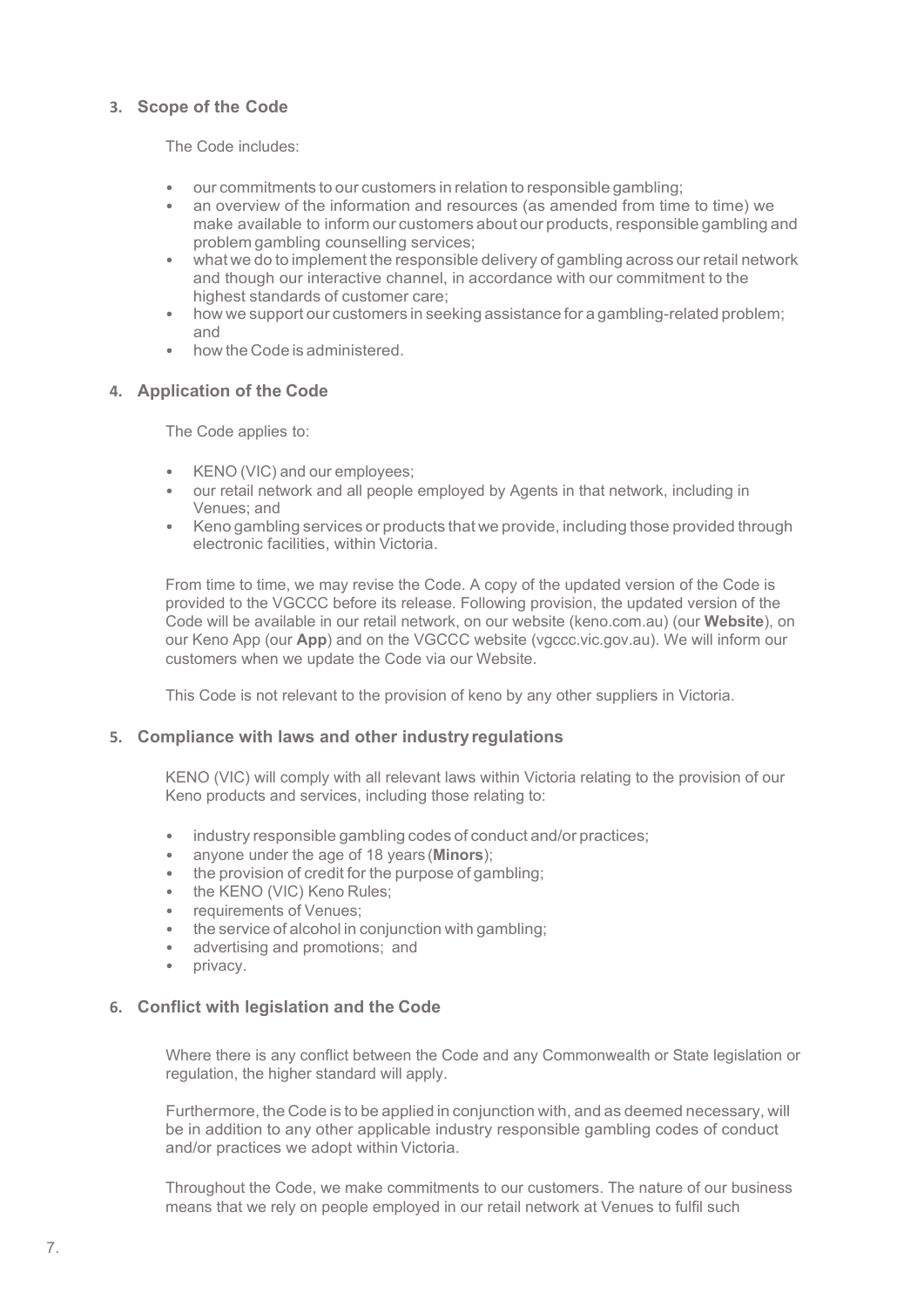commitments. Venues in our retail network are owned and operated independently of KENO (VIC), and this includes Keno facilities located within hotels, licensed clubs and other facilities. However, KENO (VIC) remains responsible for providing our retail network with the tools and training to maximise compliance by Venues with the Code. Venues are able to access responsible gambling resources, including training materials, via the Keno Connect online platform.

We will use our best endeavours and take all responsible steps to ensure there is a commitment to the requirements of the Code from our Venues and all staff employed at those Venues. Each Venue, by virtue of their Agency Agreement with KENO (VIC), is required to ensure that its employees assist with the conduct of Keno, and all associated activities, in accordance with the Code.

# OUR COMMITMENTS

## **7. Communication of the Code**

We will communicate and promote the Code online and across our retail network. The Code is available throughout the Keno retail network in Venues, via our Website, and via our Apps. Hard copies of the Code can be provided to any customer who telephones our Customer Support Team on 1800 056 066 and requests to be sent a copy.

We will provide regular reminders of the existence of the Code in contact we have with our customers via collateral in Venues, emails, Website notices or any other means by which we may regularly contact our customers. KENO (VIC) has prominent messages on our Website and our Apps, detailing that our operations are governed by the Code and a Responsible Gambling message.

The Code is available to our customers in English in Venues and on the Responsible Gambling section of our Website, and on our App. The Code (or a summary of it) is also available translated into major community languages via our Website, our App or upon request by telephoning our Customer Support Team. These major community languages are Italian, Arabic, Chinese, Turkish, Greek, Italian, Vietnamese and Spanish. Telephone translation and interpretation services are also available to customers and Venue operators via our Customer Support team in conjunction with Translating and Interpreting Service National.

#### **8. Review of the Code**

KENO (VIC) will use its best endeavours to ensure that the Code complies with all legislative and regulatory requirements, including any Ministerial directions. A review of compliance with the Code (including compliance within our retail network) will be conducted on a regular basis. As part of an ongoing compliance management framework, KENO (VIC) will seek and consider feedback from key stakeholders, including Venue staff, Venue Duty Managers, Agents, customers and Keno employees.

We may also conduct a further assessment of the Code on an as needs basis where there are significant changes in the responsible gambling environment. We will consult with our customers, employees, representatives from the various sectors of our operations, and

representatives from gambling industry groups, problem gambling counselling services and community groups where applicable/appropriate, when making changes to the Code for this purpose.

Any update to the Code will be provided to the VGCCC before its release. Following provision, the updated Code will be available in Venues, on our Website and on the VGCCC website.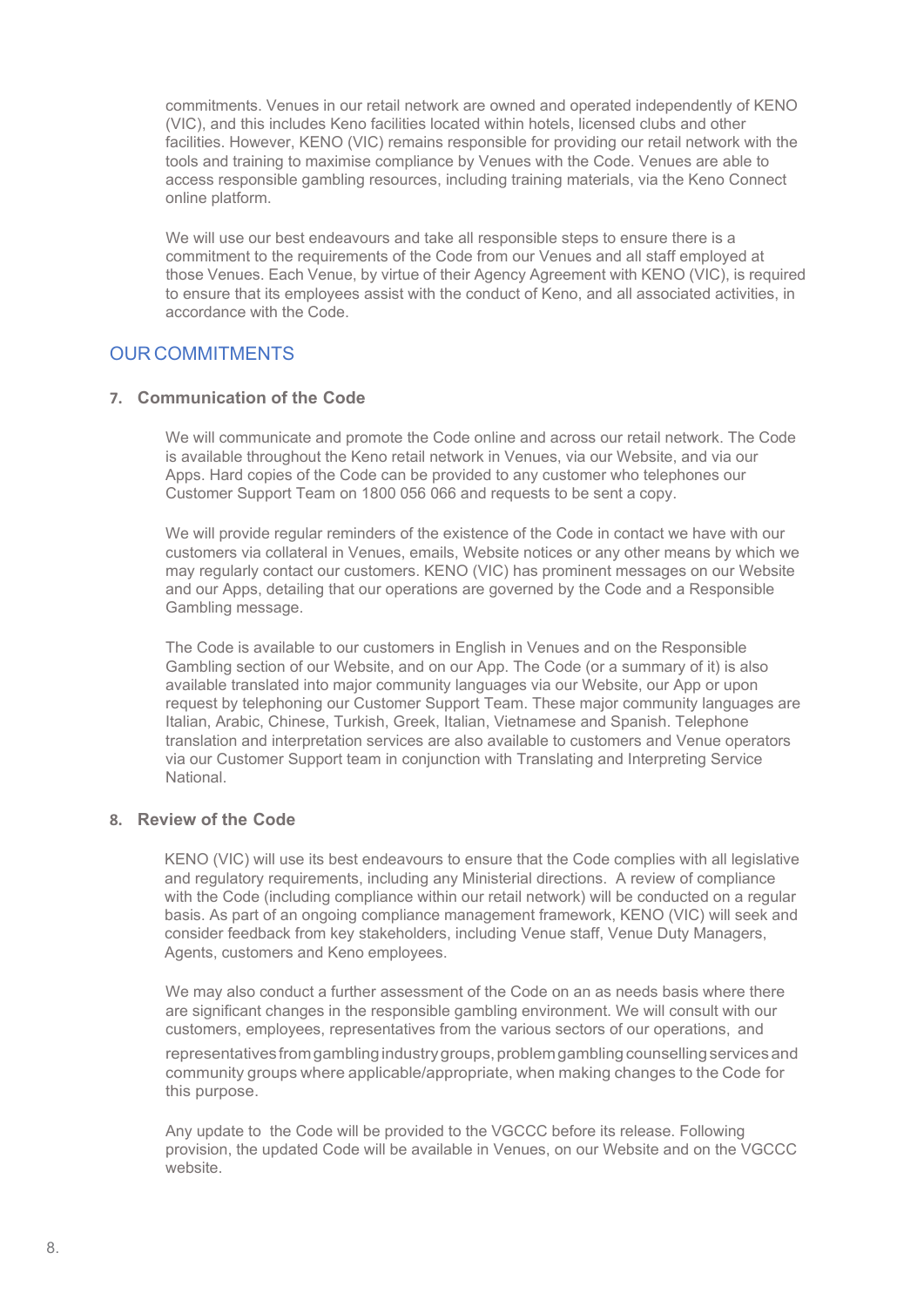## **9. Annual review of Responsible Gamblingpractices**

Each year, we conduct surveys of Agents and customers to better understand how our commitment to the Code is delivered to customers and supported by Venues.

This tracking method is used to ensure we maintain high levels of awareness of the Code and provides insight in a number of areas. These include, identifying key information sources for customers to access responsible gambling content, understanding how our customers perceive our protection activities, and customer awareness of responsible gambling messaging.

## **10. KENO (VIC) Policies andProcedures**

KENO (VIC) uses best endeavours to ensure that all KENO (VIC) employees, Agents and their employees (including those at Venues), are provided with compliance tools, information and training that supports the Code, and the responsible delivery of our products and services. These resources are available online via Keno Connect, our Venue intranet portal, and support may be sought from a Venue's appointed Keno Sales Executive as required.

These tools and resources include operational policies and processes, clear lines of accountability for compliance with the Code, reporting mechanisms to report breaches of the Code and follow‐up procedures for dealing with responsible gambling issues. We will also monitor the implementation and ongoing management of the Code online and throughout the retail network.

KENO (VIC) monitors Agent's compliance with components of the Code through regular site testing. Site testing is conducted by the Keno Retail Testing team on a sample basis moving through Venues making up the retail network. The site testing results are recorded in a report, which is considered as part of KENO (VIC)'s ongoing commitment to best practice with respect to responsible gambling.

In addition to the site testing, as part of the normal call activities, a check is undertaken of Venue compliance with a range of responsible gambling measures (including display of all required signs and information). Venues are able to download Keno responsible gambling signage, and access the Keno signage advice sheet, via the Keno Connect online platform.

#### **11. Responsible GamblingTraining**

KENO (VIC) requires all KENO (VIC) employees, Agents and their employees, to understand the commitments and provisions of the Code and applicable regulations.

Agents and their employees are required to attend KENO (VIC) training, prior to being provided with a Keno Operator ID.

The purpose of this training is to provide Venue staff with operational knowledge in all facets of Keno. All KENO (VIC) training courses include modules on responsible gambling matters, the Self Exclusion Program, Keno products, KENO (VIC) Rules and the Code. Venue staff can request training through the Keno Connect web portal under the 'venue profile' section as required. We aim to ensure that all KENO (VIC) employees, Agents and their employees:

- are equipped to deliver our products and services to customers in accordance with the Code;
- understand the possible behavioural indicators of problem gambling;
- are equipped to maintain appropriate records of incidents occurring within their outlet; and
- have the skills to deal with customers sensitively.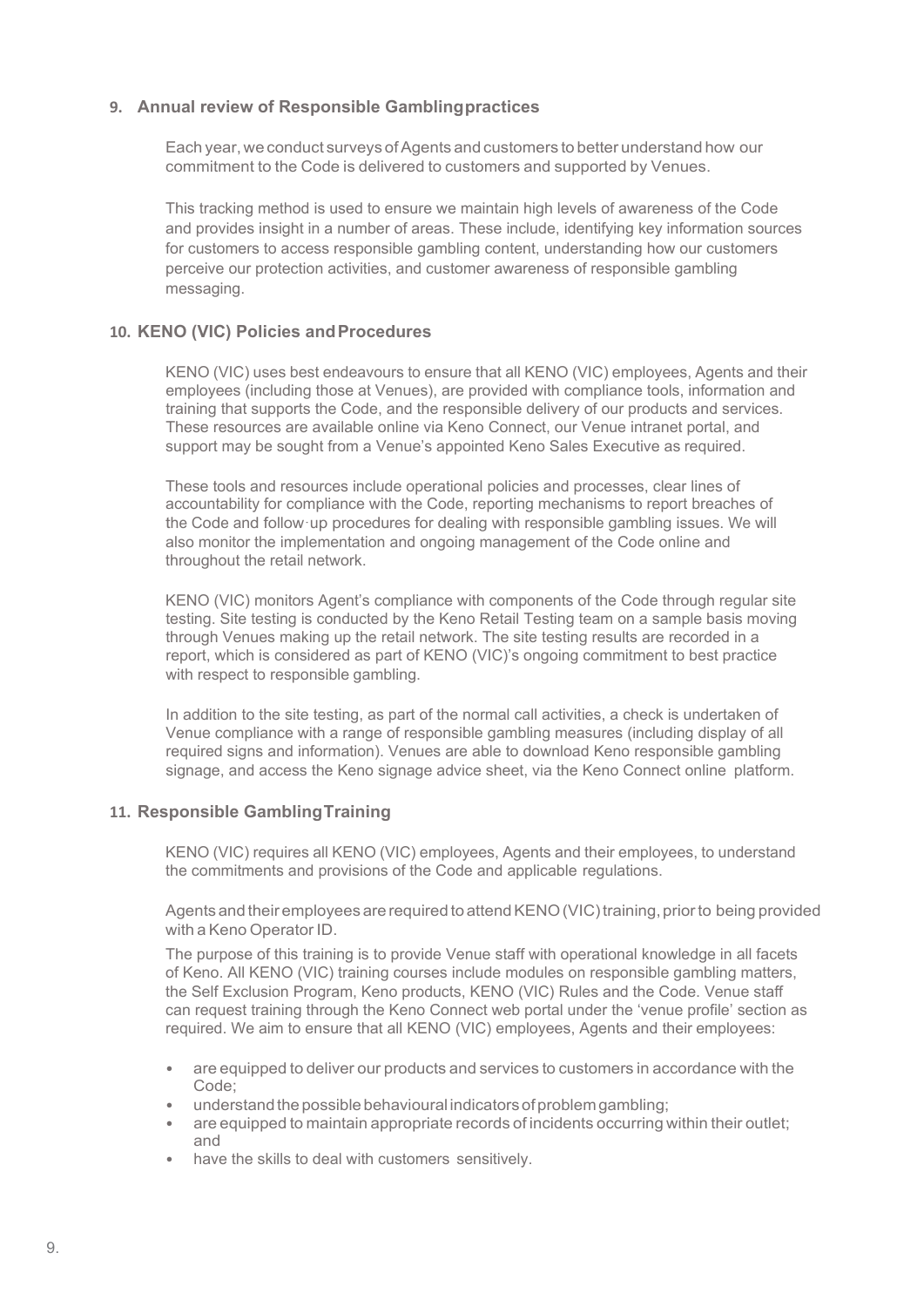KENO (VIC) and Venues will operate under the following guidelines in accordance with responsible gambling requirements:

- Display brochures that contain information about problem gambling at Keno point of sale locations. Such brochures are made available in community languages upon request to KENO (VIC).
- Not allow Minors to use Self-Service Terminals.
- All KENO (VIC) entry forms and tickets will contain warnings regarding problem gambling and provide counselling information.
- How to play information will be available through brochures in Venues and our Website, and these resources will contain information in relation to problem gambling and the chances of winning.
- Will not offer or supply any free or discounted liquor as an inducement to participate in a game of Keno.

KENO (VIC) provides refresher training to its staff at least once every 12 months, includes responsible gambling material in employee newsletters and communications, and displays responsible gambling material in the workplace to remind staff of responsible gambling policies and their responsibilities. Agents and their employees may access responsible gambling training and resources via the Keno Connect platform.

## **12. Staff Gambling Policy**

All KENO(VIC) employees are required to comply with the Employee Gambling Policy. Adherence to this policy is a strict requirement of employment or contract. Noncompliance is treated as a serious breach of a key policy.

The policy places a range of restrictions on the ability of our employees to participate or otherwise engage in Keno activities operated by us whether on or off duty. This includes not permitting our employees to take part in playing Keno whilst on-duty unless this is part of an employees' official duties.

Agent employees/Venue staff are not permitted to play Keno while on duty (including rostered breaks) unless required to do so in order to perform their normal work duties. Venues owned and operated independently have policies that strictly prohibit gambling by employees whilst on duty (including rostered breaks). We encourage these Venues to also have in place policies relating to the participation of employees in gambling products at their Venue during off-duty periods.

Agent employees are given responsible gambling training as part of their employment induction, prior to being issued with a Keno Operator ID. Any Venue staff member who indicates that they have a gambling problem will be directed to the Venue's Duty Manager.

Any contact with such a staff member will occur in a manner that respects the staff member's right to privacy.

#### **13. Advertising, marketing and promotions**

KENO (VIC) will ensure that any advertising, Keno-related marketing or promotions:

- comply with all applicable Commonwealth and State laws, regulations and codes relating to the advertising or promotion of Keno products, including the advertising code of ethics adopted by the Australian Association of National Advertisers;
- are in good taste (given prevailing community standards) and are not offensive or indecent;
- are factually correct, accurate and truthful;
- are not false, misleading or deceptive, and do not misrepresent the probability of winning or financial gain;
- are not intentionally directed, expressly or indirectly, to vulnerable or disadvantaged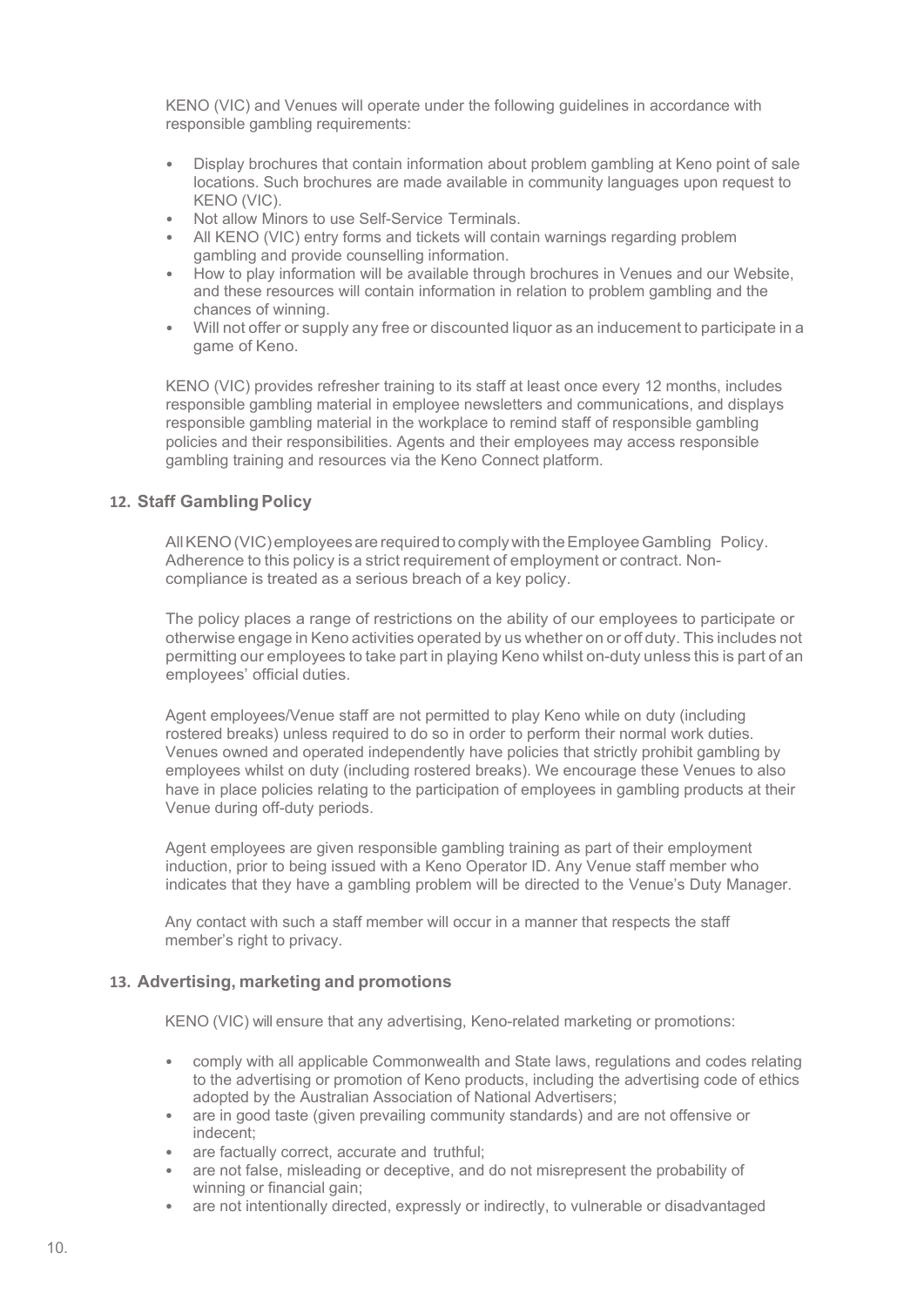groups and/or Minors;

- will not be aimed at or designed to appeal to Minors and do not appear in conjunction with an offer, event or facility advertisement that pertains to Minors;
- do not promote the consumption of alcohol while gambling and do not associate gambling with alcohol;
- do not offer any credit, rewards or vouchers to a person as an inducement to open a Keno Account or refer another person to open a Keno Account;
- do not provide any credit, voucher or reward or other benefit to encourage a person to consent or continue to consent to receive direct marketing;
- do not encourage or offer any credit, voucher or reward or other benefit to induce a Keno Account holder to keep their Keno Account open after a request has been submitted to close it;
- have the consent of any person identified as winning a prize prior to publication;
- are socially responsible;
- do not promote gambling as a means of funding routine household purchases or costs of living or for relieving financial or personal difficulties;
- do not create an impression that gambling is a reasonable strategy for financial betterment;
- do not promote gambling as a means of enhancing social standing or employment, social or sexual prospects;
- do not make claims related to winning or prizes that can be won that are not based on fact, are unable to be proven or are exaggerated;
- do not state or imply that a player's skill can influence the outcome of a gambling; and
- do not exaggerate the connection between the gambling activity and the use to which the gambler's profits may be put.

Venues may from time to time, run Keno promotional activities. The Keno Agency Agreement provides that Venues will conduct promotional activities relating to Keno only in accordance with the prior approval of KENO (VIC). If a Venue elects to participate in a Keno promotional activity run by KENO (VIC) it may only use official services and materials provided by and/or approval by KENO (VIC), in relation to that activity.

KENO (VIC) ensures that we comply with our obligations for responsible advertising and promotions through the following internal actions:

- We communicate information to KENO (VIC) employees regarding ourresponsible advertising and promotions obligations.
- We train all KENO (VIC) employees in our responsible advertising and promotions obligations through both our induction training and ongoing Marketing training.
- We use all best endeavours to ensure that our self-excluded customers do not receive direct marketing.
- All advertising and marketing must be signed off by a Senior Marketing
	- Manager, following review and feedback by the Responsible Gambling Operations Team and Legal Team before it is released to market.

# PROVIDING OUR CUSTOMERS WITH INFORMATION AND SUPPORT

#### **14. Product Information**

Agents must ensure that:

- copies of the KENO (VIC) Rules are made available for inspection upon request;
- copies of the Code (or a summary of it) are available for inspection on request in major community languages (Italian, Arabic, Chinese, Turkish, Greek, Italian, Vietnamese and Spanish);
- copies of the Code are made available for inspection on request; and
- Venue staff print a copy of the Keno Rules or the Code for the customer immediately upon request or ask for the customer's email or home address and send it to them promptly.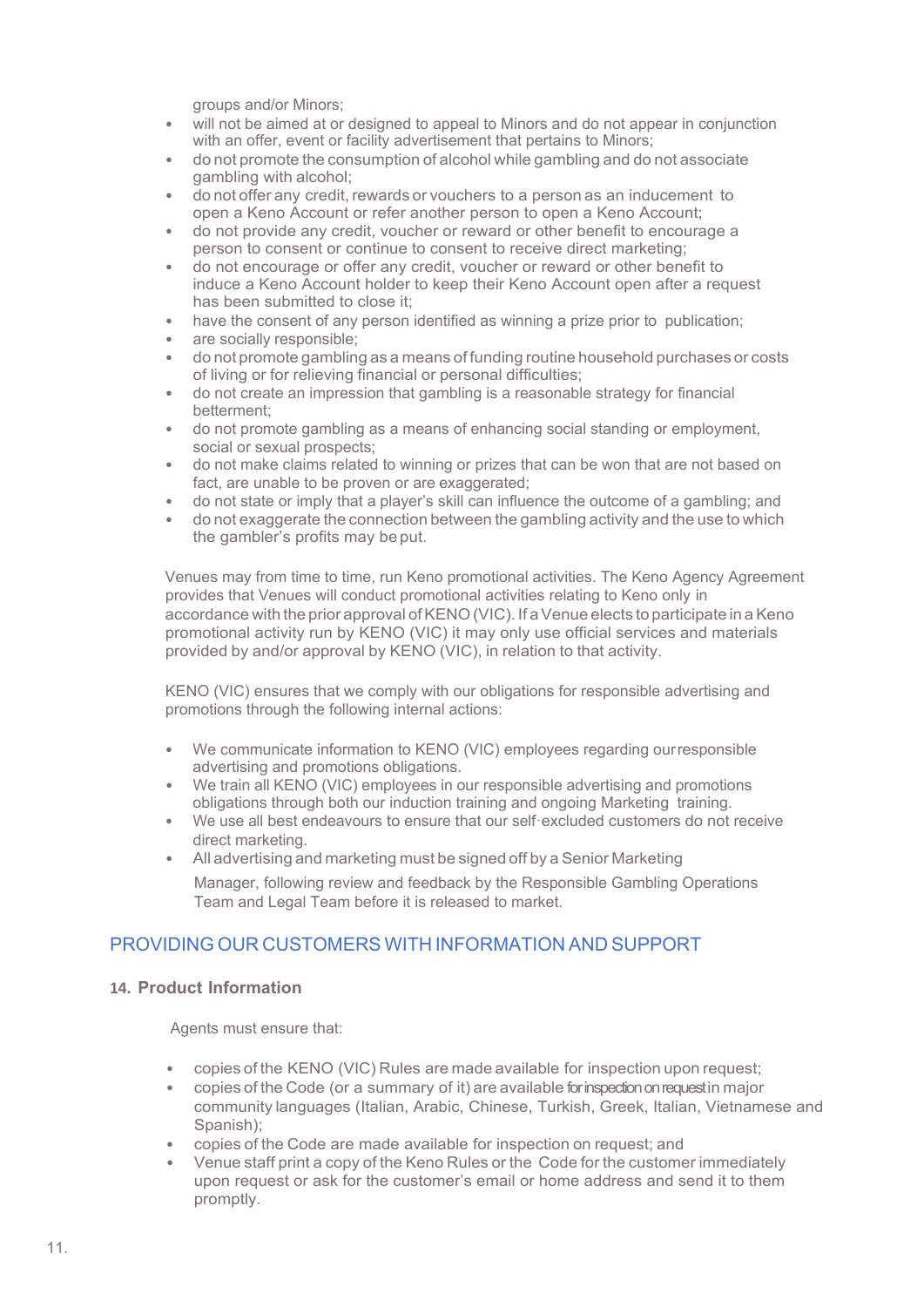Copies of the Code are available for Venue staff on the Keno Toolkit available via the Keno Connect online portal.

## **15. Identifying gambling harm**

KENO (VIC) provides access in its retail network, on our Website and via our Customer Support Team to information that assists customers to identify the triggers that can lead to overspending on gambling. These include:

- Gambling to avoid dealing with problems or disappointments.
- Skipping work or study to gamble.
- Spending more time gambling than with family and friends.
- Thinking about gambling every day.
- Gambling to win money, not just for fun.
- Gambling to win back money lost by gambling.
- Feelingdepressedbecauseofgambling.
- Lying or keeping secrets about gambling.
- Borrowing money to gamble.
- Arguing with family and friends about gambling.
- Gambling for longer periods of time than originally planned.
- Gambling until every dollar is gone.
- Losing sleep due to thinking about gambling.
- Not paying bills and using the money for gambling instead.
- Trying to stop gambling but can't.
- Becoming moody when trying to stop or cut down on gambling.
- Trying to increase the excitement of gambling by placing bigger bets.
- Breaking the law to get money to gamble.

KENO(VIC) encourages any customer displaying any of these signs to contactGambler's Help 1800 858 858 (Free Call) or take steps to utilise a self-exclusion program. The "Tools and Strategies" section of our Website provides customers with tools to assist customers in managing their gambling. These tools include setting deposit limits, taking a break and closing their account.

In supporting KENO (VIC)'s commitment to responsible gambling and our desire to assist customers to make a pre‐commitment decision, Venues have dedicated Responsible Gambling Officers who:

- are present during Keno operating times at the Venue;
- can assist customers to manage their gambling spend;
- facilitate customers to access gambling support services (through KENO (VIC) and Gambler's Help); and/or
- help access voluntary self-exclusion programs.

# **16. Responsible Gambling Information**

KENO (VIC) works with Agents and Venue staff to provide responsible gambling information in a range of forms, including brochures, stickers and posters. This includes but is not limited to information in relation to:

- how customers can gamble responsibly;
- making a pre-commitment decision:
- the availability of gambling support services:
- information on our products, enabling customers to make informed decisions, including the odds of winning;
- the prohibition of the sale of our products to Minors and to intoxicated people;
- the prohibition on the provision of credit for gambling;
- how prizes of certain values may be paid, for example paying high value prizes by cheque;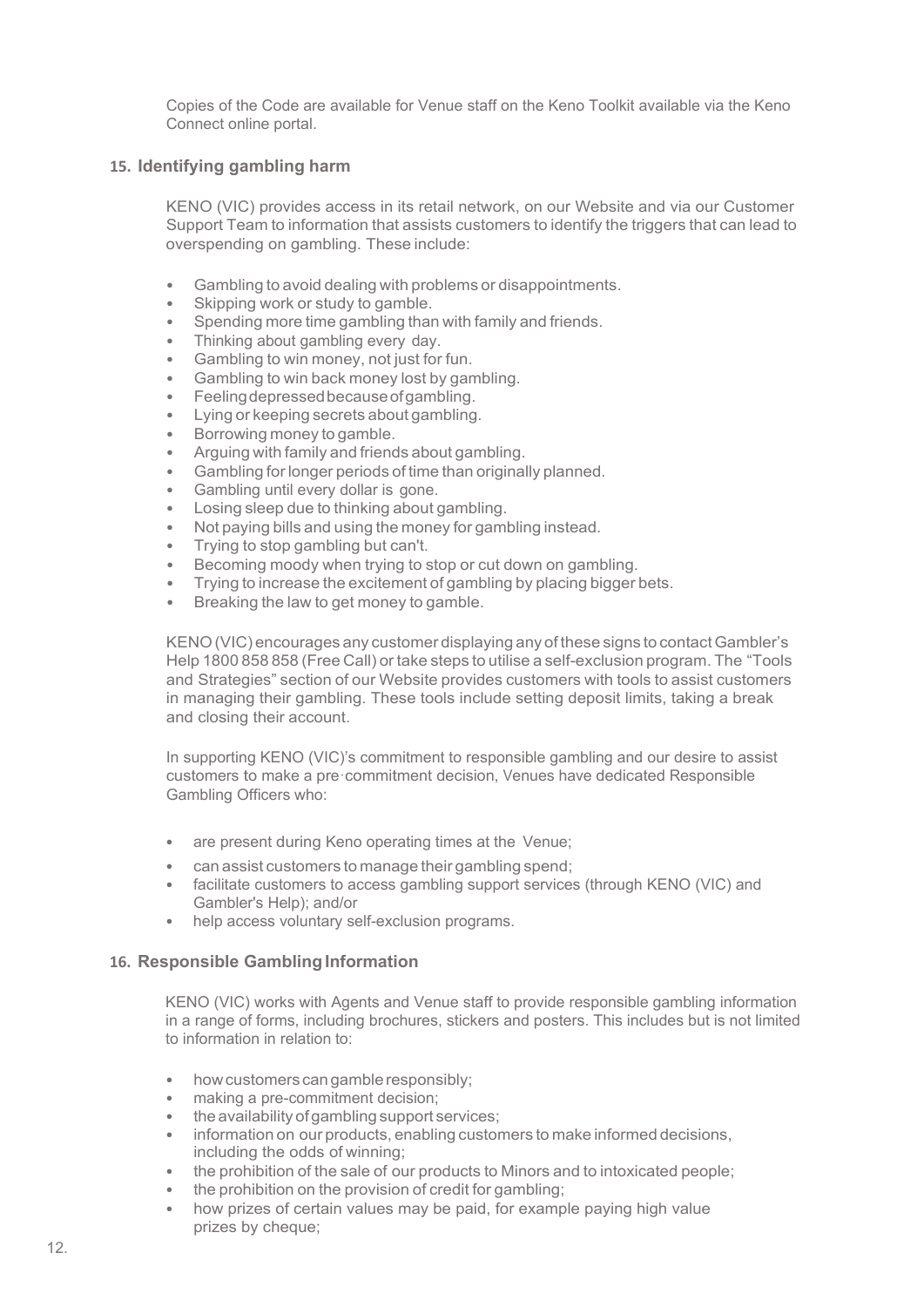- availability of the KENO (VIC) Rules forinspection;
- information on how to self-exclude; and
- information about the Code.

Contact information for gambling support services and responsible gambling tips are also displayed by various means, including screen displays within Venues (including Self-Service Terminals), on our Website, and via the Keno App.

The following responsible gambling message will be displayed on all relevant material:

Think! About your choices. Call Gambler's Help 1800 858 858 [www.gamblinghelponline.org.au](http://www.gamblinghelponline.org.au/) 

## **17. GamblingEnvironment**

Agents and their employees are provided with quarterly reminders of their obligations to ensure that they manage and monitor their environment for customers who have been in their outlet for lengthy periods of time. Agents and their employees are encouraged to speak directly with such customers to ensure they are aware of the passage of time.

KENO (VIC) customers will also be encouraged to take breaks from gambling and not to engage in extended or intensive gambling. This encouragement may take the form of an announcement regarding a staged event, or through direct customer interaction. Types of staged events may include;

- Announcing that a morning tea is now available
- Announcing a member's draw
- The commencement of activities such as morning melodies

In addition, clocks are placed in all major areas of the venue so customers are made aware of the passage of time. Venue staff will mention the time when making announcements about venue activities. All Keno tickets have the time of purchase printed on them.

#### **18. Interaction with customers**

KENO (VIC) employees, and Agents and their employees (including Venue staff), are trained in identifying behaviours that may indicate a customer has a problem with their gambling.

A customer, KENO (VIC) employee, or employee of an Agent, who approaches a Venue staff member for information about, or assistance with a gambling problem, or who is observed exhibiting or displaying signs of distress or behaviour that may indicate a problem with their gambling, will be approached by the Venue's Duty Manager or a senior employee (preferably the Agent) for help and will be:

- approached in a supportive, sensitive and appropriate manner;
- encouraged to take a break from their gambling;
- ordered some refreshments (eg cup of tea or coffee) in a quieter, more private part of the venue;
- provided with information on access to support services which can help manage play, such as setting pre-commitment limits if the customer uses online gambling services, or seeking further help by contacting KENO (VIC)'s Customer Support Team and/or Gambler's Help services;
- offered support on how to self-exclude ; and
- in the case of KENO (VIC) employees, and Agents and their employees, provided with access to our Employee Assistance Line, managed by an external and independent professional counselling service.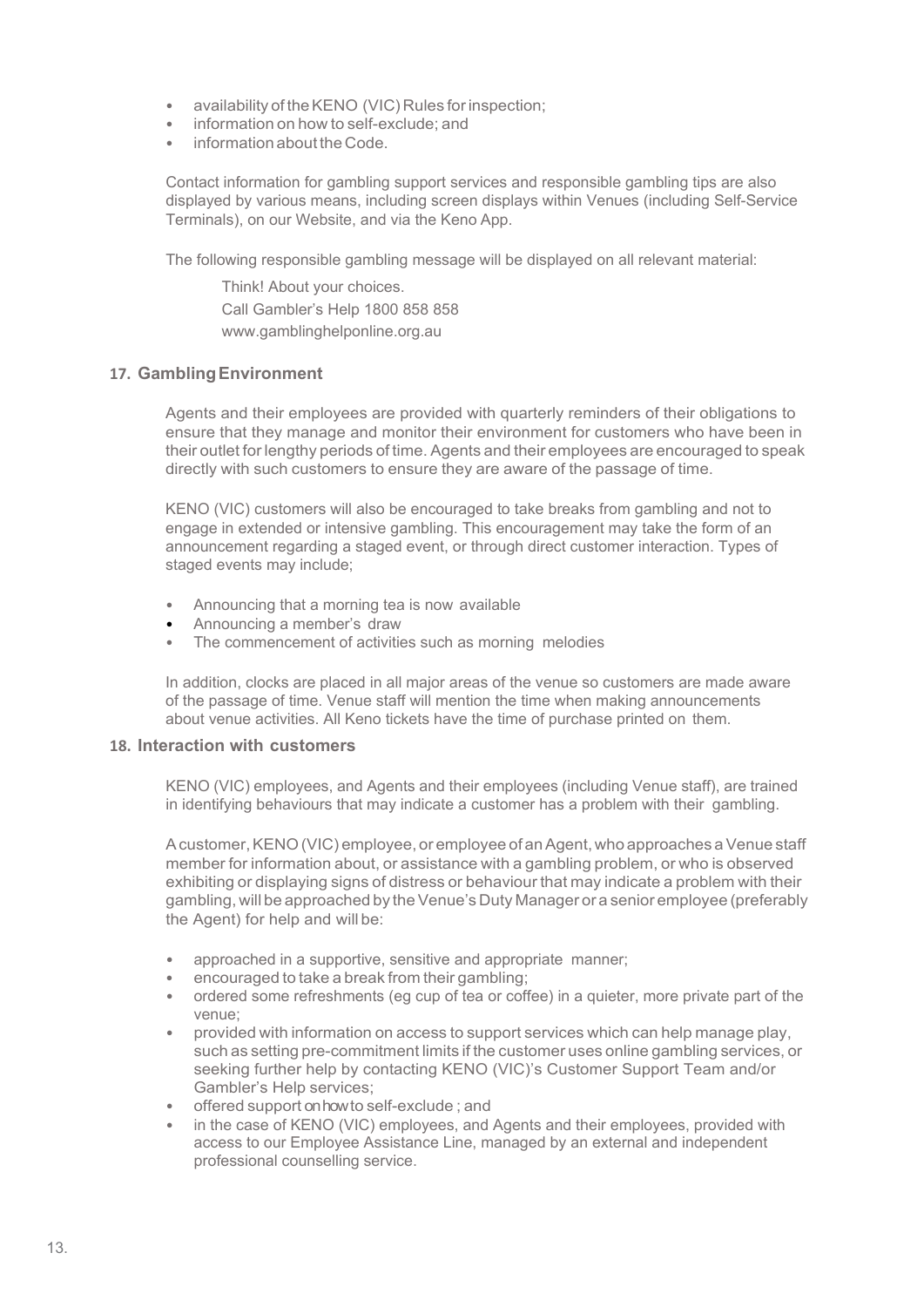Signs that a customer requires assistance may include:

- either gambling every day or finding it difficult to stop gambling at closing time;
- displaying aggressive, anti‐social or emotional behaviour while gambling;
- gambling for extended periods (i.e. gambling forthree hours or more without a break);
- avoiding contact while gambling, communicating very little with anyone else, barely reacting to events going on around them, making requests to borrow money from staff or other customers or continuing to gamble with the proceeds of large wins;
- requesting self-exclusion, and/or disclosing a gambling related problem.

KENO (VIC) employees, and Agents and their employees (including Venue staff), are not trained to make assessments as to whether an individual is or is not a problem gambler but must be aware of and respond to such indicators of distress in a sensitive manner.

KENO (VIC) requires that action taken in such circumstances be recorded by Venue staff in the retail network in an appropriately maintained Responsible Gambling Register via KENO (VIC)'s Service Support Centre.

KENO (VIC) also has designated Customer Support Team members who are available during business hours. The Customer Support Team can be contacted on the Responsible Play phone number 1800 056 066. On request, the Customer Support Team can:

- assist customers with locating tools and resources;
- provide furtherinformation and contact details for gambling-related support services;
- with respect to players who are noticeably distressed from gambling, provide them with information detailing gambling support services for customers, including transferring the customer directly to Gamblers Help; and
- assist customers to self-exclude from our products.

We respect and protect the privacy of our customers. Our privacy policy is available on our website at keno.com.au.

#### **19. Responsible Gambling Register**

Agents must have established processes in place in their Venues to ensure that all responsible gambling related matters are recorded in a Responsible Gambling Register. All relevant Venue staff should be informed of the register, where it is located in the Venue and how to use it.

The Responsible Gambling Register should have the provision to record all of the following information:

- (a) the date and time of the occurrence;
- (b) the names of Agent's employees who observed or dealt with the matter;
- (c) the name of the customer involved (if available);
- (d) a description of whatoccurred;
- (e) the details of any documentation completed or received by Venue staff that relate to the matter;
- (f) the action taken, comments made by any relevant party or details of any follow-up action required or agreed to.

The customer's right to privacy and confidentiality should always be respected in relation to a responsible gambling matter. KENO (VIC) respects and protects the privacy of our customers. Our Privacy Policy is available on our Website.

The Responsible Gambling Register must be made available at all times to VGCCC Inspectors upon request.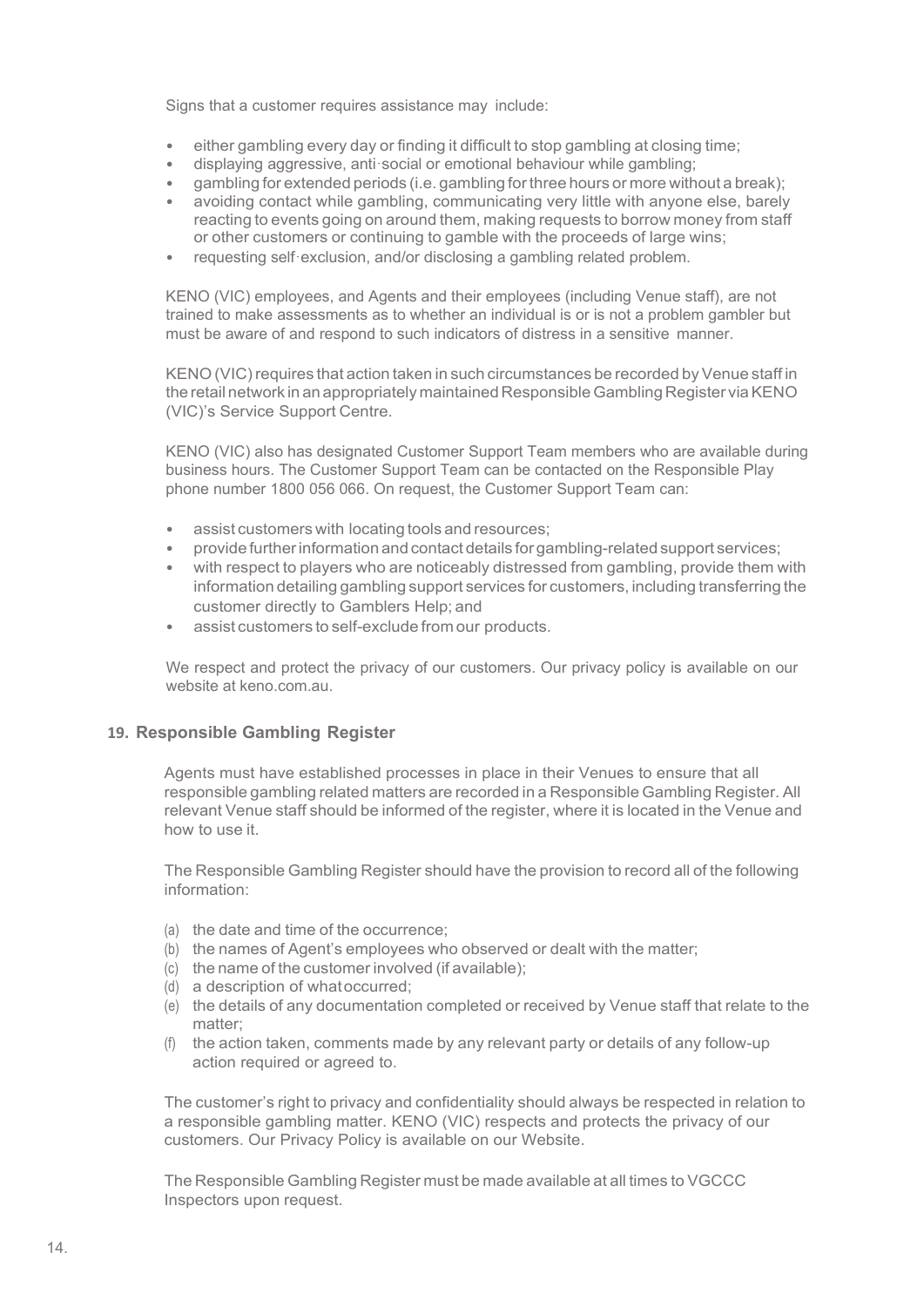# **20. Transactions**

Venues do not cash cheques from customers, including the cashing of cheques for the purpose of playing Keno. A sign stating this is displayed in Venues.

In accordance with the Agency Agreement between Agents and KENO (VIC), Agents and their employees must strictly follow the large payout processes by only paying prizes in cash up to their nominated maximum Keno Cash Payout limit. The remaining balance must be paid by cheque issued byKENO (VIC) or by means of electronic funds transfer into an account nominated by the customer. The method of prize payment will be at the election of KENO (VIC). Venues are not permitted to issue prize cheques.

#### **21. Keno self-exclusion program**

KENO (VIC) facilitates voluntary self‐exclusion by allowing for the self-exclusion of customers from Keno online. It also supports industry operated self-exclusion programs offered by Venues in Victoria.

KENO (VIC) makes available to customers upon request:

- Information on how to self-exclude from Keno online (including what is involved with self-exclusion, how to apply, what procedures are involved, what information and documents customers must provide), and
- contact information for problem gambling support services.

We will enable Keno Account Holders to exclude themselves from Keno online by contacting the Customer Support Team on 1800 056 066, or by visiting the Keno.com.au website (and downloading the Keno self-exclusion form).

KENO (VIC) has policies and procedures in place to keep a record of the number of:

- (a) Keno Account Holders who have self-excluded; and
- (b) self-excluded persons who extend or revoke their self-exclusion.

Where customers are seeking to reactivate play after a self-exclusion period, they may be required to first verify, in a manner determined by KENO (VIC), their capacity to manage spend and participation.

Where gambling has become a problem for a customer, we encourage them to consider seeking self-exclusion from Keno.

# ONLINE ACCOUNT MANAGEMENT

#### **22. Online Account Management Features**

KENO (VIC) is very conscious of community and government focus on the responsible provision of legal gambling products and accepts that some customers may encounter difficulty in controlling their personal level of expenditure. Responsible gambling is all about being informed, having fun and knowing your limits.

Customers who use our Website and Apps can use their Keno Account to set controls which allow them to keep their Keno play activity in balance. Self-manage tools including setting deposit limits, Take a Break and closing the account are available within the Keno App and on our Website. Customers may explore our range of tools that enable them to take control of their Keno experience via the "Tools and Strategy" section of our Website.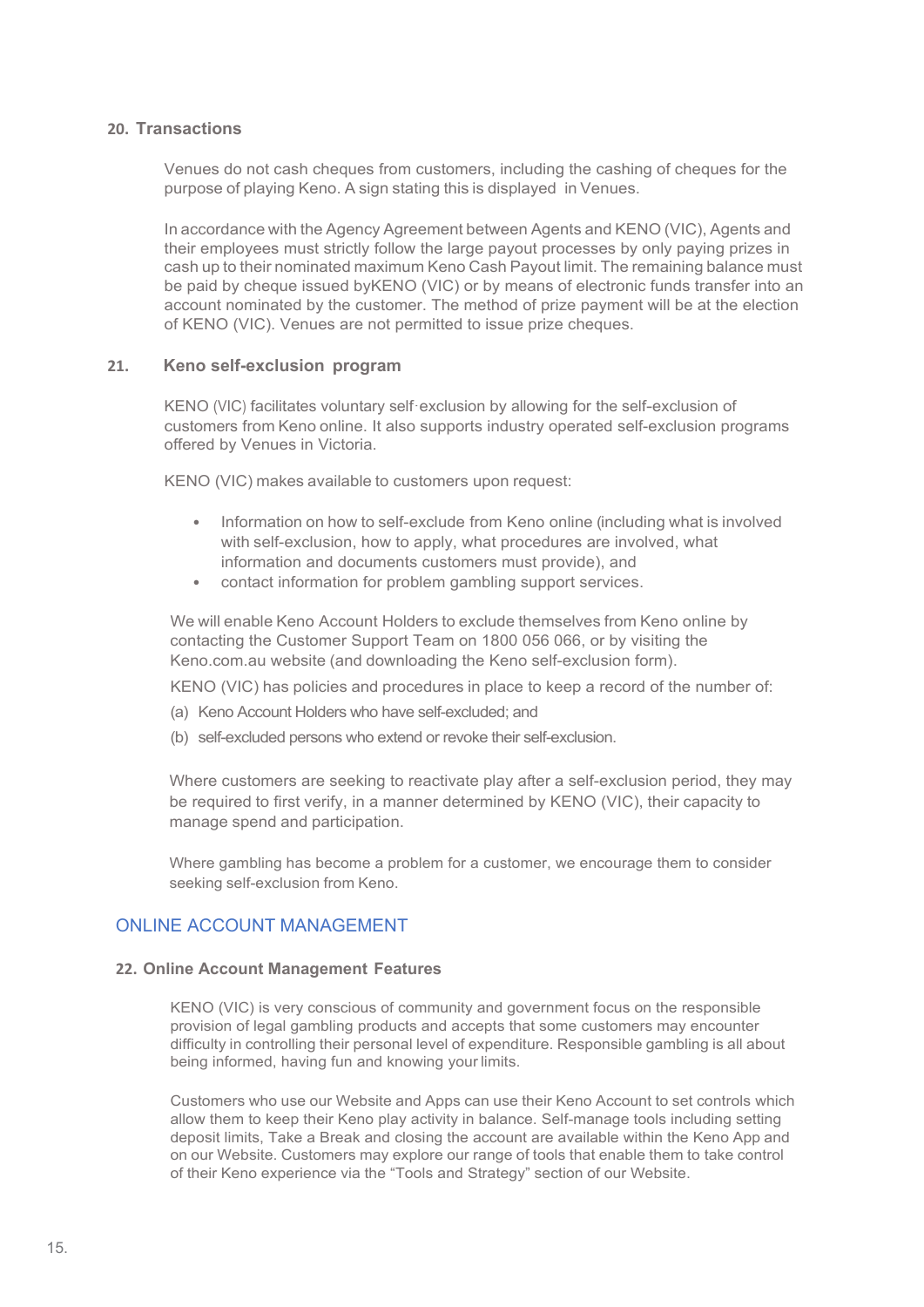KENO (VIC) can exclude or suspend customers and close customer or employee accounts for responsible gambling purposes and for the protection of players. KENO (VIC), in these circumstances, will directly communicate with impacted customers to assist with connecting them to relevant support services.

## **23. Deposit Limits**

A deposit limit allows customers to manage the maximum amount which can be deposited into their Keno Account within a set time range. Customers are encouraged to set a deposit limit in line with their personal circumstances.

As part of creating a Keno Account, all customers will be invited to set a deposit limit.

Customers may choose to set a deposit limit or change their deposit limit at any time after Keno Account creation by:

- logging into their Keno Account and following the prompts; or
- contacting our Customer Support Team on 1800 056 066; or
- writing to us using the 'Contact Us" page on our Website (https://www.keno.com.au/contact-us).

Any decreases to the deposit limit will take effect immediately but increases will take effect after 7 days from request.

The benefits of setting a deposit limit include helping customers to:

- set a budget and control the amount of money deposited from their personal funds that they can afford to bet with; and
- gamble with money set aside only for gambling and not for other bills to help them to continue to gamble responsibly.

# **24. Unsubscribe fromMarketing Material**

KENO (VIC) will not provide any direct marketing (including emails and SMS) to a customer without first receiving their consent.

Customers may update their marketing preferences and opt-out of receiving direct marketing ( including emails or SMS messages) from KENO (VIC) at any time. Customers can change their marketing preferences:

- by logging into their Keno Account via our Website and Apps; or
- by calling the Customer Support Team on 1800 056 066; or
- by using the unsubscribe provisions in electronic communications.

If a customer:

- submits a request to close their Keno Account; or
- requests to be self excluded from Keno via our Website;

KENO (VIC) will take steps to unsubscribe the customer from direct marketing.

#### **25. Take ABreak**

From time to time, customers may wish to remove their ability to play Keno for a short period. Take A Break allows customers playing Keno via the Keno Apps or our Website to suspend their account for between 1 and 180 days. During the break, customers will be unable to access their Keno Account or any associated features. After the expiration of the break period, the customer's Keno Account is automatically unlocked at nextlogin.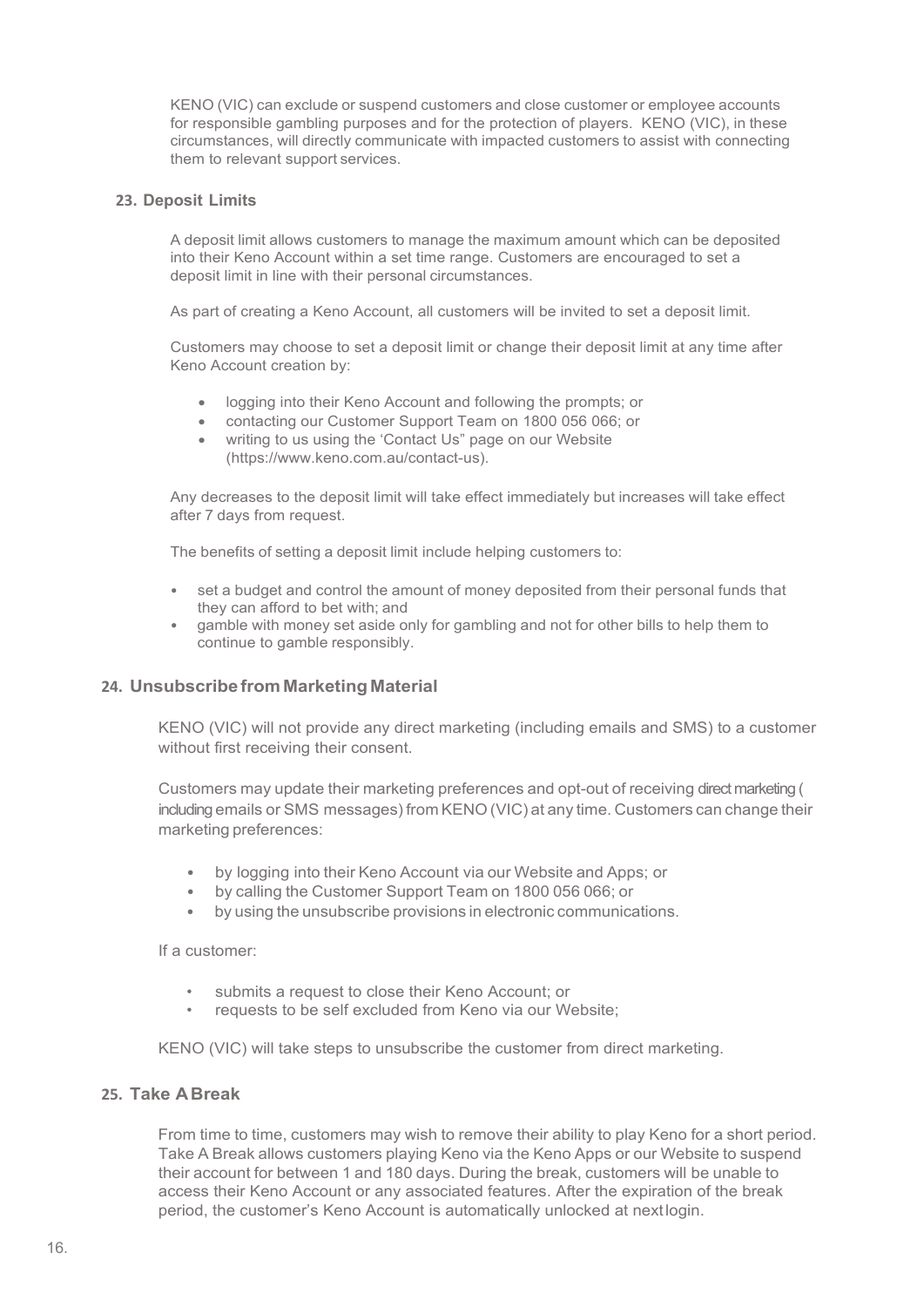During the period that a customer is using the Take A Break feature, they will not receive any direct marketing communication from KENO(VIC).

#### **26. Transaction History and Online Statements**

Reviewing historical online activity and statements can help customers stay informed and assist customers to gamble responsibly.

Customers can review up to 90 days of transactions made through their Keno Account via the Website or App. For a list of transactions extending beyond 90 days, customers can contact the Customer Support Team on 1800 056 066.

#### **27. Closing an Online Account**

Customers who no longer wish to use their Keno Account, may close their account by submitting a request:

- through the Keno App or our Website after logging into their Keno Account; or
- through our Customer Support Team on 1800 056 066; or
- by writing to us using the "Contact Us" page on the Website (https://www.keno.com.au/contact-us).

KENO (VIC) will process a customer's request to close their account as soon as practicable and after all outstanding entries have completed.

After the Keno Account closure, customers will no longer be able to log in or access any features of their Keno Account.

Any winnings from pending games or other funds that were not withdrawn, are paid to the customer via bank transfer or by cheque to the customer's registered address.

#### **28. Proactive monitoring program**

To further protect Keno Account customers, KENO (VIC) monitors spend and activity via analytics and active account monitoring. Where we identify a customer's behaviour has changed materially, we may intervene in the form of communications, messaging, emails or phone calls, to ensure customers are aware of the Keno Account management features and controls which are available to support responsible play.

Customers who are identified through our proactive monitoring program, will be supported through access to our range of tools, information on gambling support services, and information which may help those who feel they may need assistance in managing their gambling or for others who may be adversely affected by gambling.

# SUPPORTING RESPONSIBLE GAMBLING

## **29. Minors**

Our services are designed to be used by adults, defined as people aged 18 or over. It is illegal for Minors to gamble with us or hold a Keno Account. We strictly prohibit Minors from gambling.

KENO (VIC) will take all reasonable steps to ensure that Minors cannot use our services. Before opening a Keno Account, customers must provide a date of birth and assert that they are over the age of 18.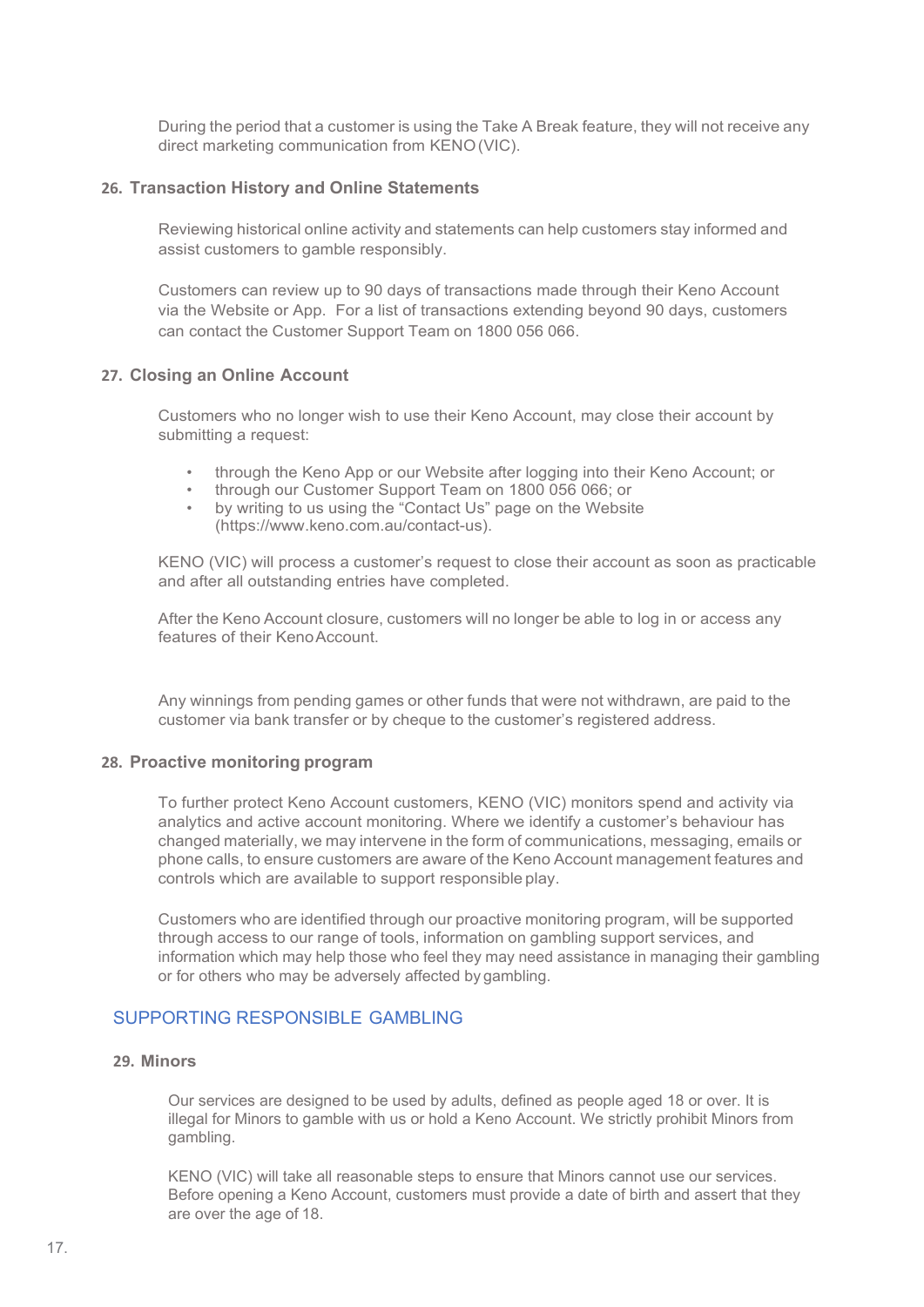In addition, the Keno App will not display or cannot be downloaded from Apple App Store or Google Play Store unless the user account is over 18 in accordance with Apple and Google's policies.

Venues must display signage stating that Minors are not permitted to gamble. We also have appropriate warnings on our Website and the Keno App stating that Minors are notallowed to play online and cannot be registered with us.

Our Keno Account terms and conditions state that Minors cannot bet with us and place obligations on our customers not to allow Minors to bet via their Keno Accounts or disclose their security details.

Venues have processes in place for checking the identification of persons seeking to purchase bets or collect dividends, to ensure that only persons over 18 years participatein Keno.

All Venues carry "Minors" signage at all places where bets are placed and, if applicable, where ATM or EFTPOS machines are situated. These signs are readily available for order by Venue staff via the Keno Connect platform. There is no general prohibition on Minors entering a Venue, however all Venue staff must ask for proof of age if they are uncertain whether a customer is at least 18 years of age. If photo identification cannot be produced, the customer will be asked to vacate the area where Keno is sold (i.e. to leave the Self-Service Terminal or Operator Terminal as the case maybe).

If we determine that a customer has opened a Keno Account with KENO (VIC) and they are under the age of 18, or that a person is allowing a Minor to bet using their Keno Account, we will immediately close that Keno Accounts and report the matter to the Risk and Compliance **Committee** 

If you have a Keno Account and Minors have access to the device you use to access our Website or the Keno Apps, we encourage customers to download and install child protection software packages. This software may help prevent our Website or the Keno Apps being accessed by Minors.

All customers are required to complete an age and identity check when playing Keno online via our Website or the Keno Apps. This check must be completed within 14 days of joining, or the Keno Account will be suspended. Keno Accounts have reduced functionality until age and identity are verified, including limits on depositing, spending and withdrawing.

#### **30. Pre-commitment**

KENO(VIC)encourages and supportsVenues to encourage all customerswhoplayKeno to set a time and money limit according to their circumstances. Venues display signs that recommend customers "set a limit and stick to it", where Keno Self-Service Terminals are located.

Our Website and Apps encourage all customers to set a deposit limit. In addition, the Keno Game Guide has information on circumstances that can lead to overspending.

Indicators of problem gambling include:

- gambling every day or finding it hard to stop at closing time;
- gambling for long periods, that is, for three hours or more without a break;
- avoiding contact while gambling, communicating very little, barely reacting to events going on around the player;
- trying to borrow money from staff or other customers or continuing to gamble with the proceeds of large wins;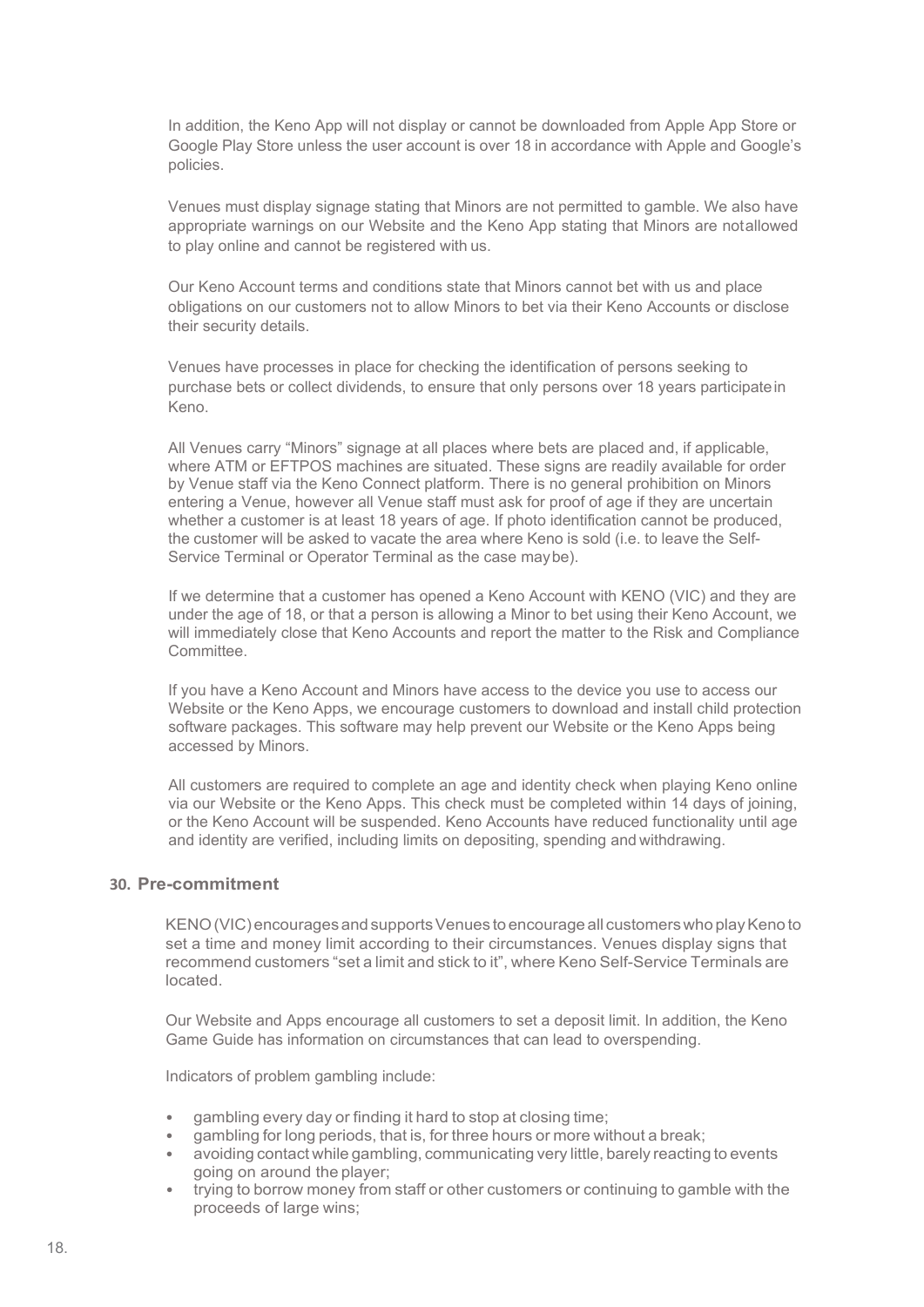- aggressive,anti-socialoremotionalbehaviourwhilegambling;and/or
- trying to win back gambling losses when feeling stressed or unhappy.

Agents and their employees will support customers who inform them of a pre-commitment decision, by encouraging them to keep their pre-commitment decision.

#### **31. Signage**

KENO (VIC) requires Venues to display responsible gambling messages and makes available information for gambling support services for individuals and/or their families as to where to obtain assistance to manage a gambling problem. Some of these signs are required by law, and some are created by KENO (VIC) and displayed within the Venue. The information and messages available will be reviewed and if required updated on an annual basis. Signage resources are available for download by Venue staff via the Keno Connect online platform.

Responsible gambling signage is displayed at all points where Keno entries are accepted and, if the Venue has an ATM or EFTPOS facility, responsible gambling signage will be displayed at that point. We make available on our Website information relating to responsible gambling and where and how to seek assistance with a gambling related problem.

#### **32. Working with the Community**

KENO (VIC) is committed to facilitating strong links between Venues and local problem gambling support services, including encouraging regular meetings with local Gambler's Help services.

Examples of these meetings may include:

- holding annual Venue employee training sessions, run by the local Gambler's Help service; and/or
- twice yearly/regular meetings between theAgent or Duty Manager and the Gambler's Help service.

Details of these meetings should be kept in a Responsible Gambling Folder/Register to be located in the gaming room/Venue. The meeting details may include:

- time and date of the meeting;
- attendees at the meeting;
- topics discussed;
- outcomes / action items from the meeting; and
- next meeting date.

Within Venues, we require the Duty Manager to act as a contact point for information on problem gambling support services and matters related to responsible gambling.

Victorian Gambling Harm Awareness week is supported every year to increase awareness of gambling and gambling harm in the Victorian community. It is an opportunity to increase the community's understanding of risky gambling behaviour, encourage people to recognise when their gambling may place them at risk of harm, provide information on practical ways to keep gambling under control and how to get help if they need it. Keno venues are encouraged to share campaign messages and digital content to promote Gambling Harm Awareness Week through their networks and to attend Gambling Harm Awareness week events hosted by the Victorian government and gambling support services.

#### **33. Problem Gambling Support Services**

In pursuit of the highest standards of customer care, and to strengthen our understanding of problem gambling, we liaise on a quarterly basis, or more often as required with problem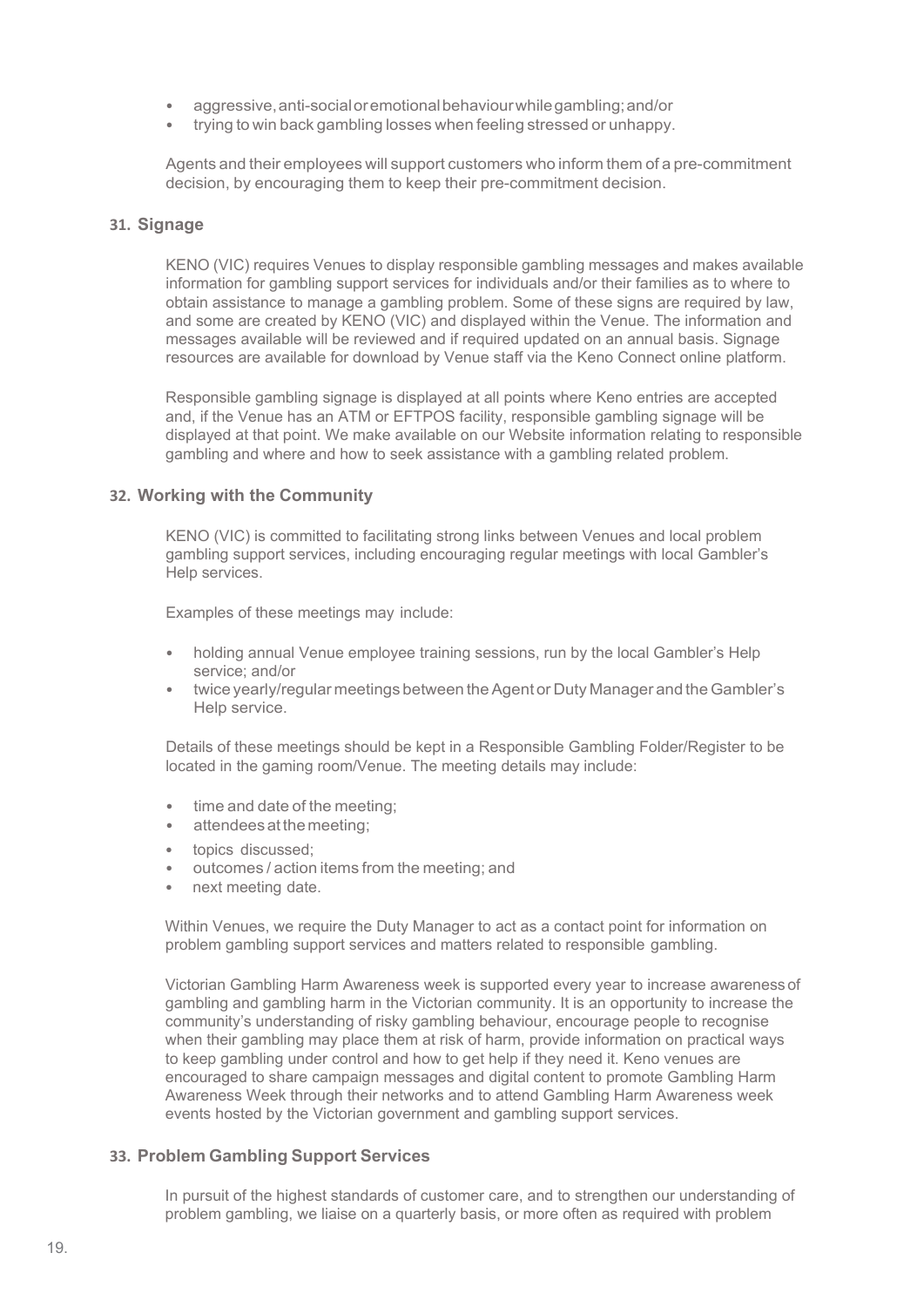gambling-related support services, community groups, and all relevant tiers of government and industry groups. These Victorian problem gambling organisations include but are not limited to Gamblers Help, Salvation Army, Victorian Gambling Council and other organisations that may fall under the umbrella of problem gambling counsellors.

We liaise with the problem gambling counsellors through:

- informal and ongoing telephone and e·mail contact to seek their advice and feedback in reference to our self-exclusion program, referral program and the Code;
- formal telephone and email contact to seek advice and feedback regarding the Code (as per our obligation to undertake an Annual Review of the Code): and
- KENO (VIC) is represented, presents and liaises at problem gambling counselling forums across Victoria throughout the year and also attends the National Association for Gambling Studies (NAGS) conference on an annual basis.

#### **34. Implementation of the Code**

The Code is included in induction materials given to all new Keno employees and Venue staff upon commencement of employment with KENO (VIC), or an Agent. Issues identified by staff or customers relating to the Code will be directed to KENO (VIC).

#### **35. Customer Complaints**

If customers wish to raise a complaint about KENO (VIC)'s Responsible Gambling Code of Conduct, we encourage our customers to tell us. We have a formal complaint management policy in place to ensure that our customer's complaints are considered and addressed appropriately.

In accordance with the following Keno Complaints Handling Charter, complaints should be addressed to:

KENO (VIC) Responsible Gambling Contact Officer GPO Box 1943, Melbourne VIC 3001 Phone: 1800 056 066

Alternatively, customers may wish to contact us via our website using the "Contact Us" page.

If a complaint is made by telephone, the complainant may be asked tosubmit details of the complaint in writing.

The incident or complaint will be investigated within a reasonable timeframe and for written complaints, within 21 days.

The KENO (VIC) Incident Management Team investigates, determines and implements a resolution, informs the complainant and the subject of the complaint (if applicable) of the conclusion in relation to the complaint and the reason for that conclusion and also logs the details of the complaint and the outcome. If the matter is resolved, no further action is taken.

If the complainant requests a review of the decision, an internal review can be conducted, which may include the following measures:

- All material in relation to the complaint is examined.
- A discussion may be held with the complainant, the subject of the complaint, and/or staff involved with the management of the complaint.

If the complainant requests a review of the internal decision, the matter is referred by KENO (VIC) to a member of a panel of independent mediators, for either a determination based on submitted paperwork or to arrange mediation if necessary. Costs of this process will be shared equally by KENO (VIC) and the complainant.